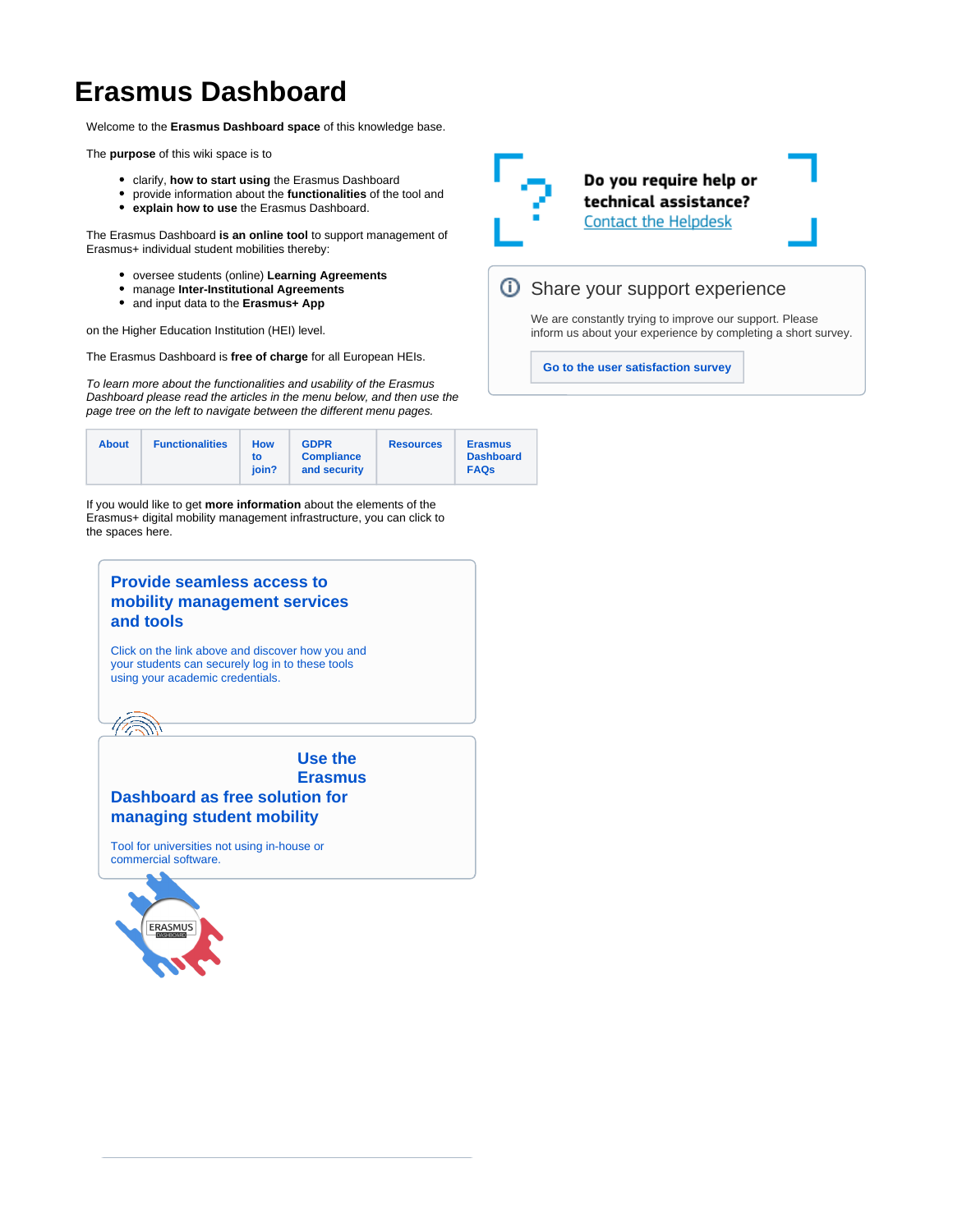#### **[Promote the Erasmus+ App as](https://wiki.uni-foundation.eu/display/App/About)  [main gateway for mobile students](https://wiki.uni-foundation.eu/display/App/About)**

[Publish events and deals or add useful](https://wiki.uni-foundation.eu/display/App/About)  [information to the Erasmus+ App mobility journey.](https://wiki.uni-foundation.eu/display/App/About)



#### **[Exchange information with your](https://wiki.uni-foundation.eu/display/EWP/About)  [partners](https://wiki.uni-foundation.eu/display/EWP/About)**

[Connect to Erasmus Without Paper and exchange](https://wiki.uni-foundation.eu/display/EWP/About)  [data along with exchanging students in the](https://wiki.uni-foundation.eu/display/EWP/About)  [framework of Erasmus.](https://wiki.uni-foundation.eu/display/EWP/About)



## Technical profile?

If you have a technical profile, you can check the specific resources for developers:

**[Go to technical documentation](https://wiki.uni-foundation.eu/display/WELCOME/Technical+documentation)**

#### Recently Updated

[Technical testing and validation](https://wiki.uni-foundation.eu/display/EWP/Technical+testing+and+validation) Jun 24, 2022 • updated by [Daiga Kuzmane](https://wiki.uni-foundation.eu/display/~daiga.kuzmane@uni-foundation.eu) • [view change](https://wiki.uni-foundation.eu/pages/diffpagesbyversion.action?pageId=24412409&selectedPageVersions=27&selectedPageVersions=26) [Erasmus Goes Digital: spring webinars](https://wiki.uni-foundation.eu/display/WELCOME/Erasmus+Goes+Digital%3A+spring+webinars) Jun 22, 2022 • updated by [Paul Leys](https://wiki.uni-foundation.eu/display/~paul.leys) • [view change](https://wiki.uni-foundation.eu/pages/diffpagesbyversion.action?pageId=29853792&selectedPageVersions=35&selectedPageVersions=34) [Erasmus Goes Digital: summer webinars](https://wiki.uni-foundation.eu/display/WELCOME/Erasmus+Goes+Digital%3A+summer+webinars) Jun 22, 2022 • updated by [Paul Leys](https://wiki.uni-foundation.eu/display/~paul.leys) • [view change](https://wiki.uni-foundation.eu/pages/diffpagesbyversion.action?pageId=51642369&selectedPageVersions=14&selectedPageVersions=13) [Specific business user groups announced at Erasmus Goes Digital](https://wiki.uni-foundation.eu/display/WELCOME/Specific+business+user+groups+announced+at+Erasmus+Goes+Digital+webinar)  [webinar](https://wiki.uni-foundation.eu/display/WELCOME/Specific+business+user+groups+announced+at+Erasmus+Goes+Digital+webinar) Jun 21, 2022 • updated by [Paul Leys](https://wiki.uni-foundation.eu/display/~paul.leys) • [view change](https://wiki.uni-foundation.eu/pages/diffpagesbyversion.action?pageId=55869441&selectedPageVersions=16&selectedPageVersions=15) [Erasmus Dashboard](https://wiki.uni-foundation.eu/display/EWP/Erasmus+Dashboard) Jun 21, 2022 • updated by [Paul Leys](https://wiki.uni-foundation.eu/display/~paul.leys) • [view change](https://wiki.uni-foundation.eu/pages/diffpagesbyversion.action?pageId=1149170&selectedPageVersions=13&selectedPageVersions=12) **[Resources](https://wiki.uni-foundation.eu/display/DASH/Resources)** Jun 15, 2022 • updated by [Nicolò Bonato](https://wiki.uni-foundation.eu/display/~nicolo.bonato) • [view change](https://wiki.uni-foundation.eu/pages/diffpagesbyversion.action?pageId=1147119&selectedPageVersions=8&selectedPageVersions=7) [Creating OLA](https://wiki.uni-foundation.eu/display/DASH/Creating+OLA) Jun 09, 2022 • updated by [Korina Lampridou](https://wiki.uni-foundation.eu/display/~korina.lampridou) • [view change](https://wiki.uni-foundation.eu/pages/diffpagesbyversion.action?pageId=1146978&selectedPageVersions=26&selectedPageVersions=25) **[Contact](https://wiki.uni-foundation.eu/display/EWP/Contact)** Jun 08, 2022 • updated by [Paul Leys](https://wiki.uni-foundation.eu/display/~paul.leys) • [view change](https://wiki.uni-foundation.eu/pages/diffpagesbyversion.action?pageId=1149222&selectedPageVersions=36&selectedPageVersions=35) **[Contact](https://wiki.uni-foundation.eu/display/DASH/Contact)** May 25, 2022 • updated by [Paul Leys](https://wiki.uni-foundation.eu/display/~paul.leys) • [view change](https://wiki.uni-foundation.eu/pages/diffpagesbyversion.action?pageId=50364419&selectedPageVersions=5&selectedPageVersions=4) [Train the trainer package](https://wiki.uni-foundation.eu/display/DASH/Train+the+trainer+package) May 24, 2022 • updated by [Nicolò Bonato](https://wiki.uni-foundation.eu/display/~nicolo.bonato) • [view change](https://wiki.uni-foundation.eu/pages/diffpagesbyversion.action?pageId=46858244&selectedPageVersions=10&selectedPageVersions=9)